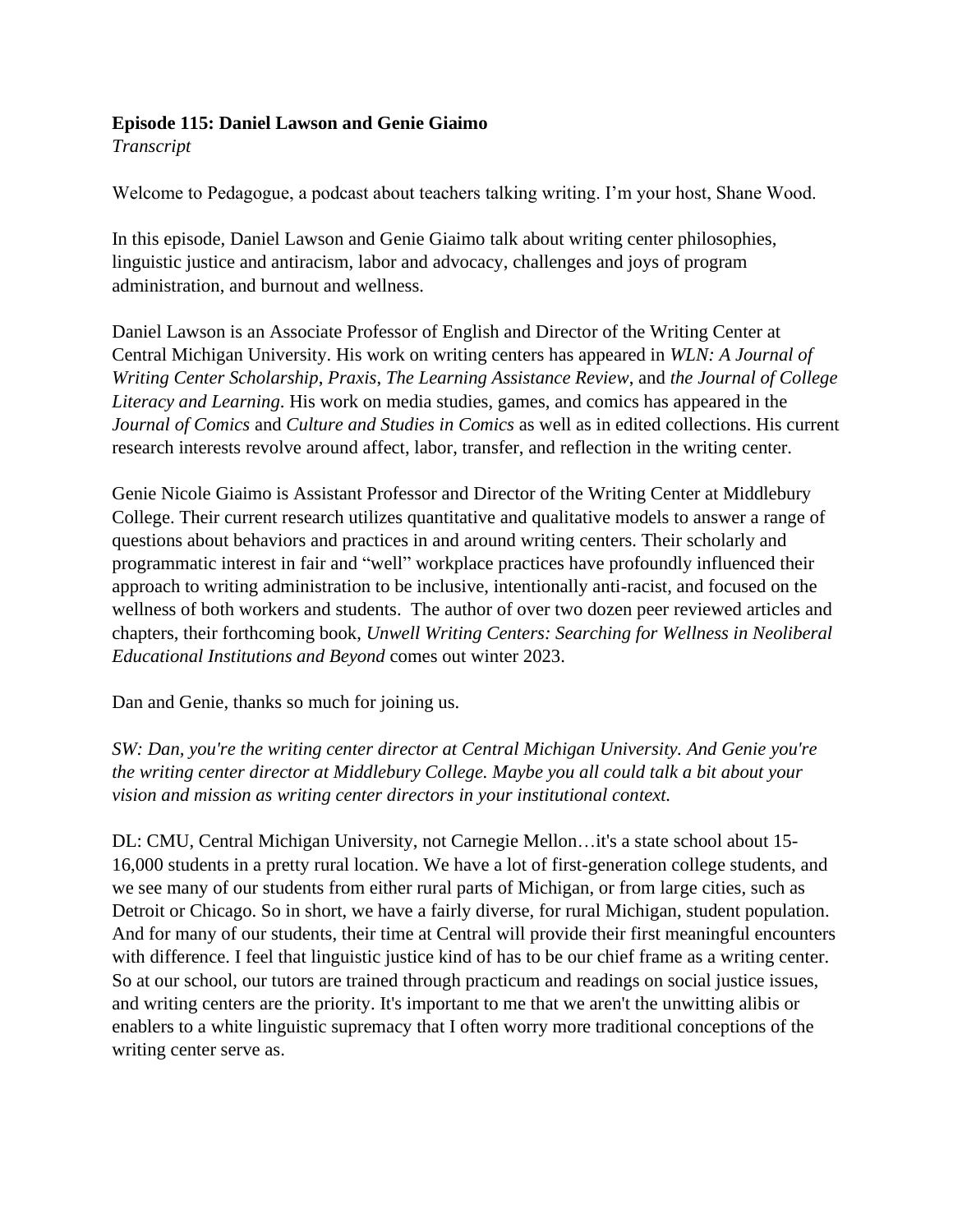In addition to training our tutors to be sensitive to issues of identity in writing, a lot of my writing across the curriculum work consists of collaborating with folks in our DEI offices to train faculty members in teaching and assessing writing. So while I draw on scholars such as Inoue, Smitherman, and others in this work, I also draw on my tutors' lived experiences and their encounters with student writers, were often subject to the after effects of white linguistic supremacy enacted through writing and grading practices around writing.

I think their testimony hits faculty members in a very different way than my presentation of other scholars work. And that's what really started my interest in testimony in particular. So, it's about outreach. If we're just focusing on students alone in a writing center context, I think we're not necessarily working on the institutional structures that often act as barriers for those students, and so we fail those writers in our mission.

GG: So Middlebury is probably the polar opposite of Dan's institution in the sense that it is a predominantly undergraduate institution in New England. It is also a very elite space, which I don't say as a good thing, although I think a lot of people probably like that about it. I came to Middlebury to work mostly with first-gen students, students of color, and other students who have been underrepresented historically at institutions like Middlebury, and I think that's part of the growing vision of SLACs, which is another acronym for Small Liberal Arts College, or selective liberal arts college, depending on which one you want to choose. That's one of their visions of broadening out who is part of this kind of institutional space.

And so my work is very much centered in that, which is not so different than Dan's…that's where we intersect a lot around linguistic justice, antiracism work, work around labor rights, and also wellness, because the kind of stress that students at a school like Middlebury are under and have been under since probably a very young age makes it sort of a pressure cooker for students around not just academic performance, but socializing and all kinds of other things. So a lot of the work that we do goes back to my research on wellness and care work, but with a very heavy bent toward antiracism work that really was started by Black feminists and Black activists during the 1960s and '70s with communal care and mutual aid, realizing that institutions don't always support people from different backgrounds and of different races and different class backgrounds.

So you sort of have to create a grassroots network to do that work. I really take that as my sort of centerpiece of the work that I do, in the sense that we don't rely on a top-down understanding of wellness or a top-down understanding of antiracism work or an institutional understanding of it, but really try to center it and situate it in community and a recognition of where this work came from. So as much as it is institutional in the sense that I reach across lots of different places, like I think I said in our email, I do WAC work and WID work. We are a small place. I hold a lot of job responsibilities that include faculty development.

My real passion is trying to create these spaces that are counter spaces to institutional narratives and rhetoric around all the good things that we want to do, but sometimes that kind of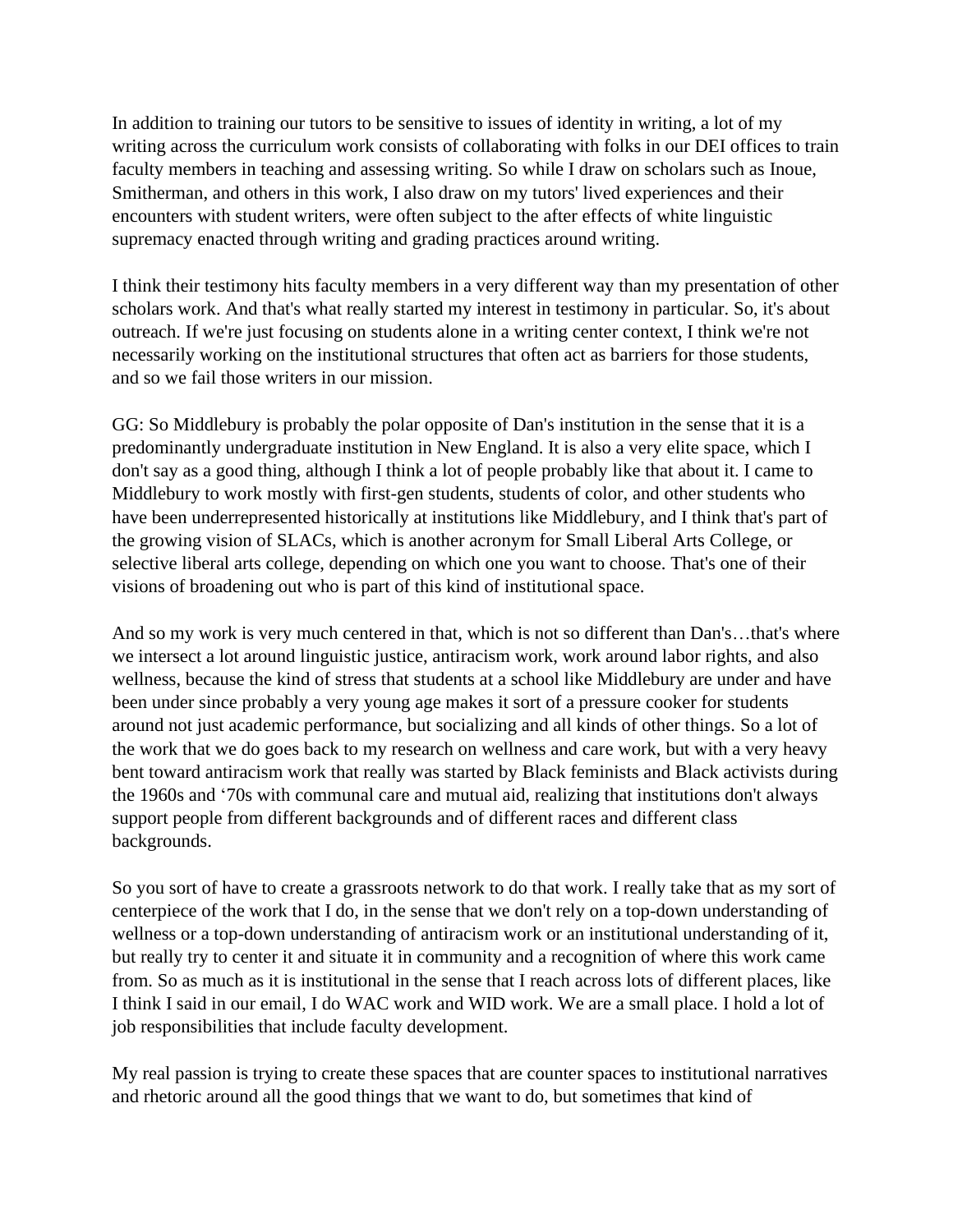institutionality gets in the way of. So being antiracist, being focused on wellness, being focused on climate justice and such…that's really where my work is situated in terms of research in terms of administration, and then also the way that I train my tutors.

*SW: So you both mentioned commitments to linguistic justice, antiracism, social justice, and how these are embedded in your philosophy or vision and mission as writing center directors. I'm curious as to what this looks like in day-to-day practice beyond an administrative philosophy or a practicum course where you have topical readings for tutors and students. So maybe more specifically, what does this commitment look like in the writing center itself, through one-on-one consultations with students across campus and through these peer interactions between tutor and students talking about writing?*

GG: Yeah, so we have a practicum, too. It's an issues and methods course that I created for this school and have taught at other institutional types. I was at an R1 before this, and before that a community college. I think the challenge is really that student tutors want more of this kind of deliberate antiracist engagement and linguistic justice engagement than the bounds of a class or the bounds of a specific professor will allow for, or sometimes even the students themselves will allow for. And so a lot of times, my work is to try to navigate the lofty goals and aspirations which peer tutors should have, because we talk about these things in our class. We talk about them in training. We talk about them through consultation, one-on-one mentorship, but unfortunately, when you are embedded in classes, which a lot of my tutors are..they are fellows, that's the model…not every professor really wants to preserve a student's voice, and that can be very troubling for tutors who see the confidence building issues, the issues of empowerment, the issues of isolation that students who have a variety of English or speak multiple Englishes that aren't considered prioritized in academic speech, in academic writing.

They come in and they know that. They know that they don't belong. And so a lot of times, what I try to encourage my tutors to do, is to act as an intermediary and then also an educator to faculty, which is a hard place to be in, but because students are so guided by this work, peer tutors, I mean, they often take on that role at first hesitatingly, but later on, as they build confidence in their own advocacy work, pretty happily. So it's a balance, but the biggest challenge that I've found isn't from the writing center side, which I think a lot of people talk about, but from the sort of institutional structures of what we think of as good writing and how to navigate that, when in fact, it isn't maybe actually good writing, because it's writing devoid of voice and identity.

*SW: You're working on a collection right now called Where Have We Been? Where Are We Going?: Stories About Writing Center Labor. This book is about writing center labor advocacy and theory. Do you mind talking more about this collection, its goals, aims and vision, and what you hope it offers writing center studies and rhetoric and composition at large?*

GG: So we got together talking about this a couple of years ago, I think, and actually have been circling around talking about labor in our field for many years, mainly because of all the crazy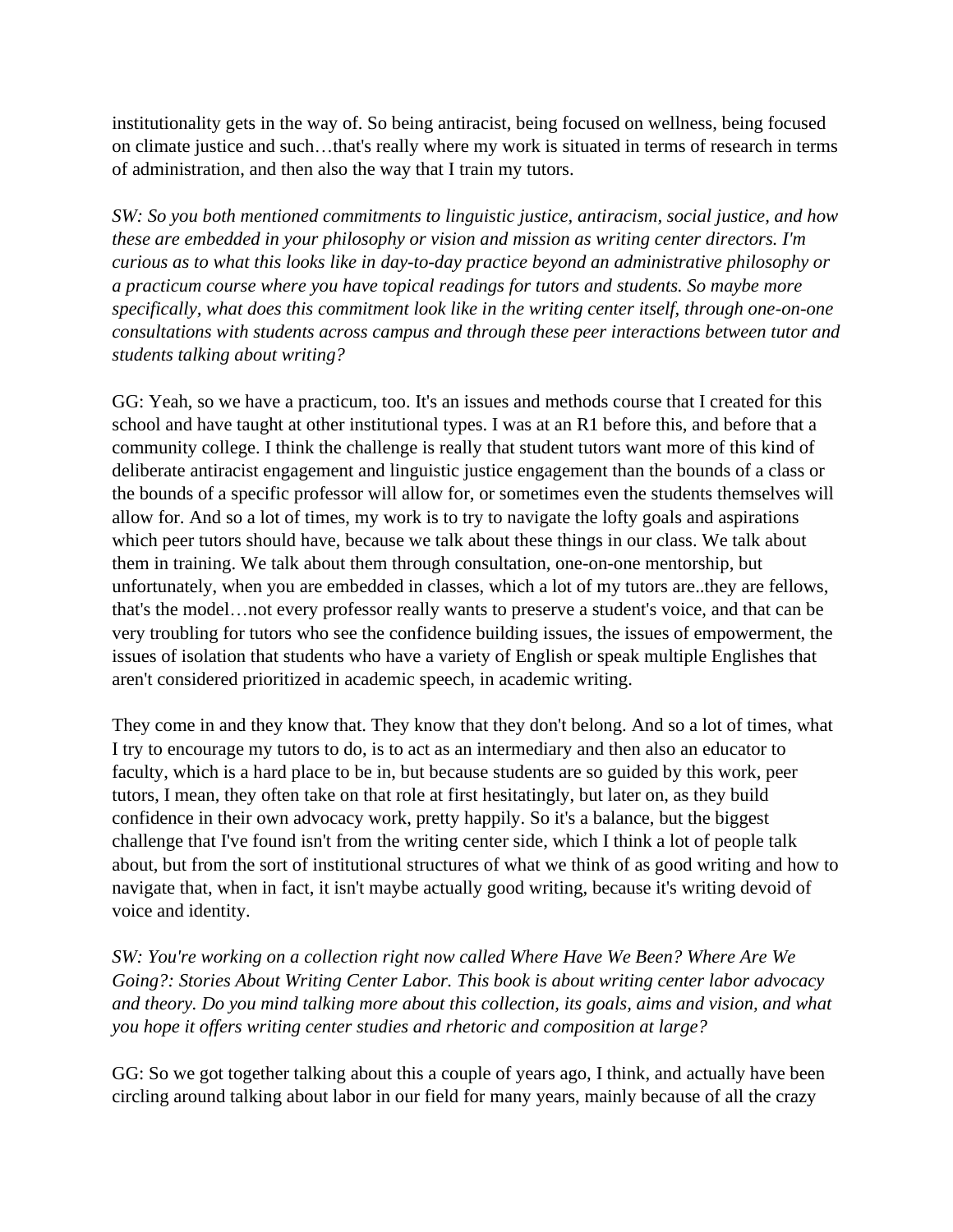stories we've heard, and also things we've experienced in our own journeys as writing center administrators, as academics, as human beings outside of academia. I think one of the things that we realized is that there are a lot of really fine localized ethnographic studies that take data from people about their lived experience in writing centers, which is great.

*The Working Lives of New Writing Center Directors* is a celebrated book and people really love it. But what's less available are firsthand accounts of work and of labor and of all the things that go along with this in a writing center, or even a broader writing administrator context. I know I, for one, as I started working on my book on wellness and institutional narratives therein, sort of an occupational rhetoric look at this world that we call wellness interventions and how very neoliberal it is, a lot of our conversations around labor are, too. And there's really not this kind of spirit of activism in our field that I think we really desperately need, because our field is very exploited, and also highly, if one might argue, marginalized, because a lot of the folks that do it identify as women and are not tenured, and are on contingent contracts.

This is the kind of work that has a high turnover rate, has a high burnout rate. We're attending to that a lot in the research around emotional labor, but we're not really talking about it from a context of labor activism and labor studies, and this is an exciting, growing field, and I think that a lot of people are doing work on this and composition of rhetoric writ large. Yeah, we're just not there yet in writing center works. So we've decided that we want to kind of contextualize this, think about it from both a historiography standpoint, but also a standpoint of storying and counter storying, which is so popular again, also with Aja Martinez's work and Faison and Condon's work. It's really in the air. And yet, to actually affect this kind of work on a sort of larger scale, we need to both theoretize it, but then also show it, but then also talk about what to do with it next. That's kind of the three parts. So theoretizing, showing, and then now what? And if it's up to me, it would be around creating a labor model that was far more sustainable, humane and progressive than what we have right now.

DL: Genie and I became friends several years ago doing conference work together, and as we got to know one another better, we would exchange what we'd known about the field, people we knew in it, people who had left, how things had changed for certain people, and we got to realize that these stories are being lost. They're slipping through the cracks, because if you wanted to point to a writing center, it's a rather protean thing, because it can take a bunch of different shapes, forms, histories, depending on the institution whose interest it serves at that institution at a given time. And often, writing center administrators are sort of beholden to things out of their control to serve mandates that, frankly, they're not resourced for.

And so, as Genie and I were talking about this, we knew that, in these hushed conversations over cocktails at conferences or among friends at regional locations, that these stories have something to tell, but we don't value them as a field, necessarily, often chocking them up to gossip or anecdote. And the more I got involved in reading about testimony and storying and really having my eyes opened to that, it occurs to me that, was it Laura Micciche, for example, have noted that the term "gossip" can often be used as a form of punishment against women for trying to identify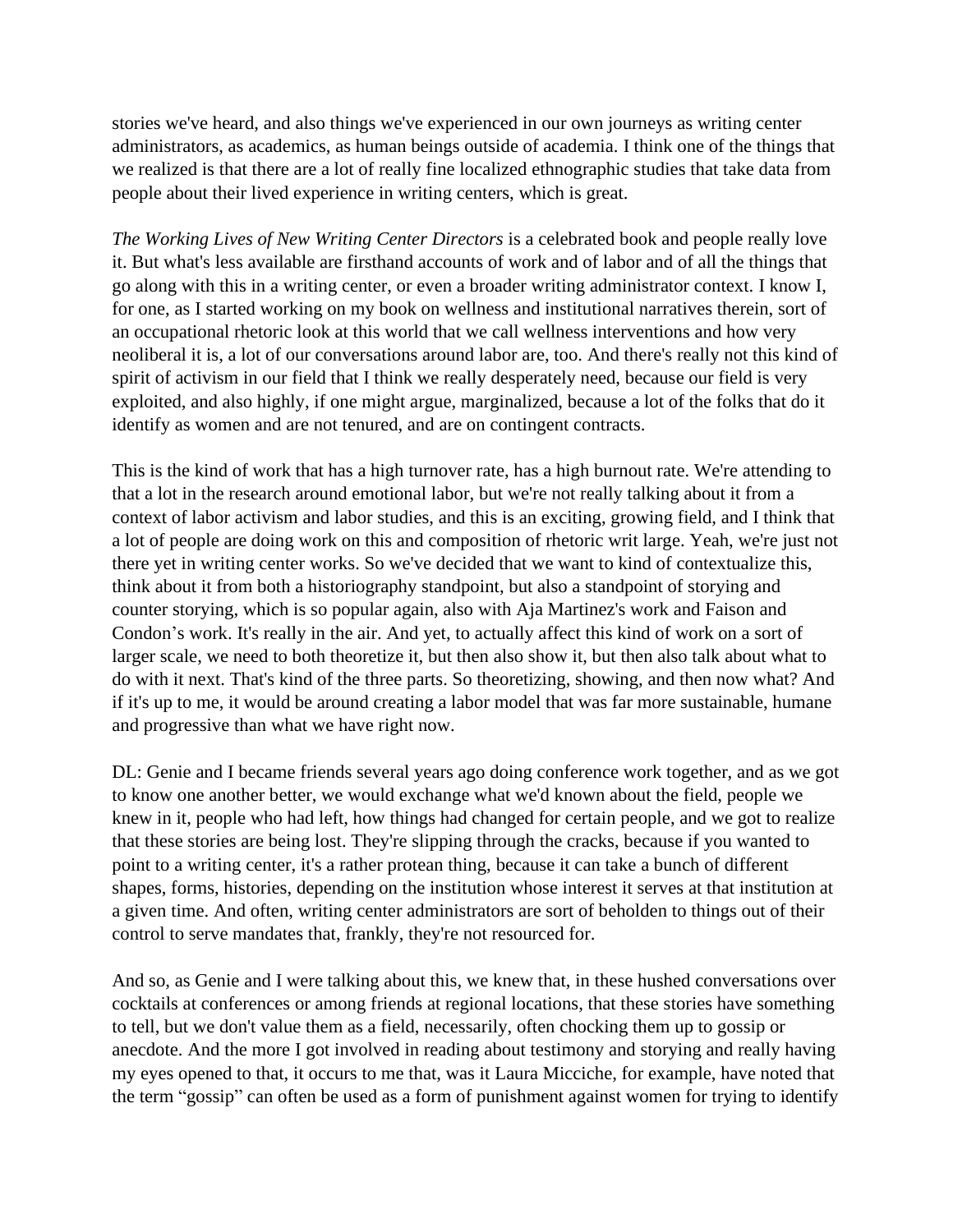and rupture patriarchal norms. And at the same time, that same gossip often serves as a way to freely circulate information about environments that are often hostile to these folk.

So we wanted to envision this work that we're doing a little differently, as collecting stories directly, rather than try to go out and treat folks as subjects and then edit their stories to fit a narrative that we're crafting. Rather, we want to get everyone to contribute stories, and then we'll write to and speak to some of them in the collection, but we're also hoping to have a database available, which is why we wanted to go through WAC Clearinghouse, that these stories would be available to anyone, other researchers. There's simply practitioners in the field that want to know what's going on in a very lived and real sense.

## *SW: What are some challenges and frustrations with writing center administration? And then what would you say are some of its greatest joys?*

DL: I would say that the challenges and frustrations are inextricably bound up in the allocation of resources. That's always going to be the sort of dominant logic, unfortunately, of the writing center in the current neoliberal capitalist university context. But I would say those resources are both material and emotional. In terms of material resources, again, we're often tasked with mandates that exceed the resources the institution is willing to provide us. Primarily, that dictates a precarity, whether it's in terms of space, wages for tutors, institutional capital, job security for administrators. And these are common themes, both in the literature and in the sorts of informal talk we exchange whenever we gather together.

So that precarity can often lead to a heightened emotional labor, because again, conservation of resources theory, right? We only have so much of our present-ness our mindfulness to give. And so we're often balancing the interests of several community stakeholders, and those interests sometimes conflict, either with each other or with our own visions. We end up mediating. And sometimes we don't have necessarily the power or the mandate to mediate those conflicts. So there are times, for instance, when you get a well meeting faculty member who requires all three sections of the writing intensive course to go to the writing center to complete the submission. So of course, everyone shows up the night before it's due, because nobody's told them not to. They don't know, they've never been. We only have so many slots, so we can't work with everyone. They're frustrated. The professor's frustrated. We're frustrated. So often, as a director, I'm trying to facilitate some action, email exchange, "Okay. I think they've learned." And then the next semester it happens again with the same person.

So that said, those encounters or those exchanges have often led to my greatest sources of joy, where I do work with some of these profs and we establish a working relationship. Maybe they come in and do a workshop and writing in their discipline for our consultants. Maybe they stagger their deadlines or break up that class for different deadlines that we can actually see them. They coordinate with us. They actually start incorporating some really sound process pedagogy into their stuff. And when and where I can, I talk to those faculty members about how to adopt an antiracist orientation in their assessment and the teaching of writing. So that's one of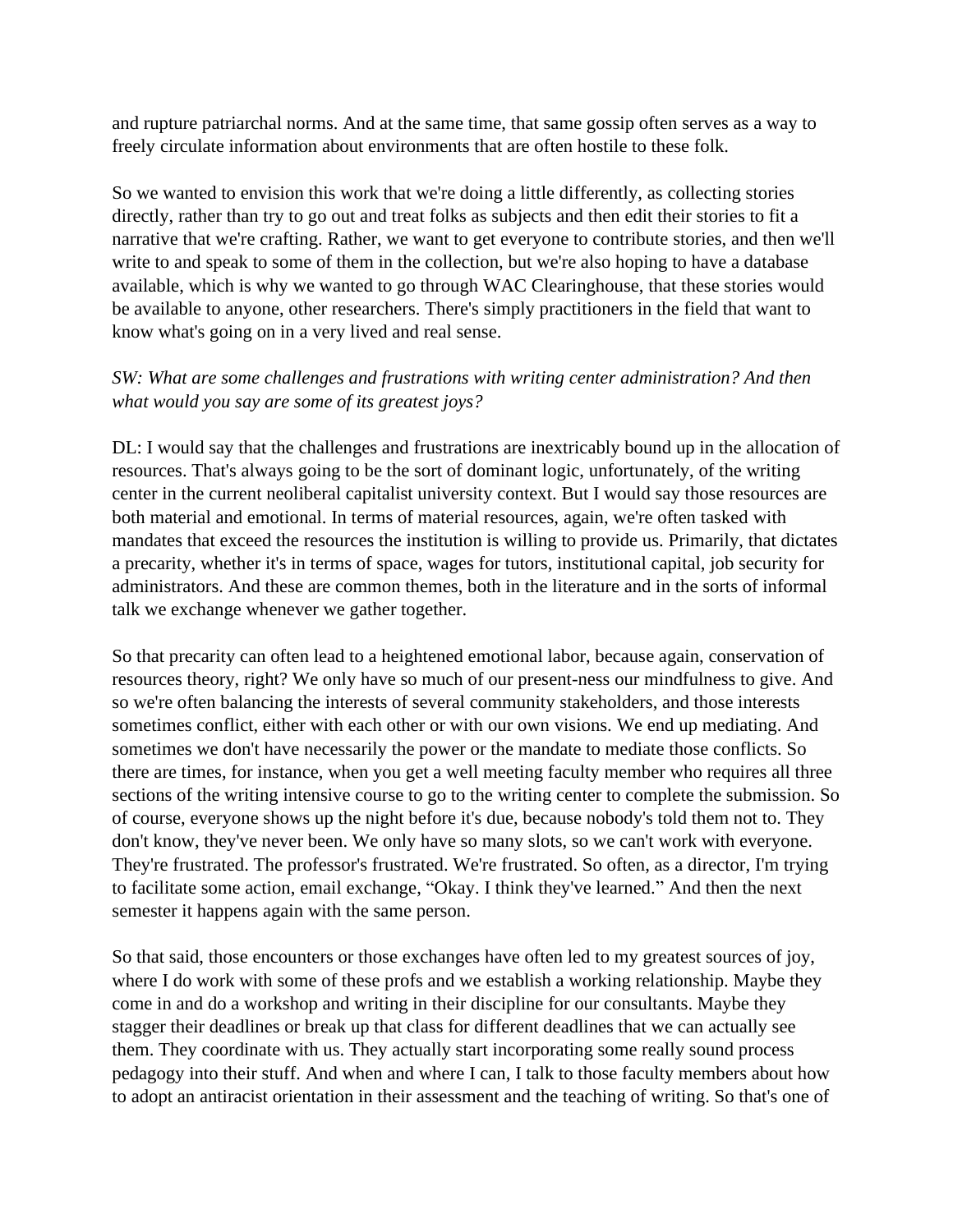my greatest joys, is I can point to something and say, "Hey, something's different now. And it's because I had a hand in it. We had a hand in it."

I would say the same for tutors. When you're a teacher of writing, you get to see them for maybe three or four months, and unless they're a major, that's it. They're gone. But sometimes, I've had students join us as a sophomore and then stay through their grad career. So you get the rare privilege of getting to see them in the process of becoming, and it's really humbling to see your preconceptions of them when they're a new, fresh faced tutor, versus who they are by the time they leave and how sometimes intimidating in intellect and kindness they can cultivate in those six years. To me, that is one of the most joyful experiences you can have as an administrator.

GG: I'll just echo a lot of what Dan said. I'll also just throw out there the frustration of the lack of being able to step out of the role of writing center director at most institutions, because a lot of WPA work does have a rotating approach, except for writing centers, and doing this workday in, day out, is exhausting. Doing it 24/7, on holidays and summers, at nighttime. So it's something that I didn't think about in my early career because I was just focused on getting a job. And then all of a sudden, now I'm sitting here, mid-career thinking, "Oh, okay. I have to be on my email on Sundays if something goes wrong for the drop in," or, "I have to do this," or, "I have to do that." So trying to set reasonable boundaries around what is actually expected of you and your labor, because although you are an employee of an institutional program that runs perhaps 80 hours a week or whatever, you do not work 80 hours a week. You are not paid to work 80 hours a week. You cannot humanely work 80 hours a week.

So that is a frustration that is new for me that I hadn't really thought much about. And it's something that, were I in charge of all things, I'd say we should wave a wand and make a standard that says, "You should have to rotate out of writing center work every five to seven years," just to take a break. The joy, of course, is mentoring students into doing research, for me. Watching them grow, watching them satiate their intellectual curiosity, watching them go to graduate school, which is just starting to happen for a lot of my former tutors. There is no other joy like seeing that success and that kind of pride in another student or person.

*SW: Genie, as someone who studies and researches wellness, are there strategies or practices that you could offer writing center directors that are experiencing burnout right now? Where the labor and emotional exhaustion is quite frankly just too much?*

GG: Yeah, that's a great question. From the standpoint of training for others, and this is useful for both WPAs training instructors, as well as writing center folks training tutors or anyone training anyone who does a lot of emotional labor, understanding their own vulnerabilities and engagement in the teaching learning process, because a lot of times tutors come out and they have these very outsized expectations of what they can affect. So really, both recognizing that you are a person outside of your work, attending to their emotional lived experience, which sounds very touchy feely, but the truth is, so much of what we do as educators is emotional. It's exhaustive because it's emotional.